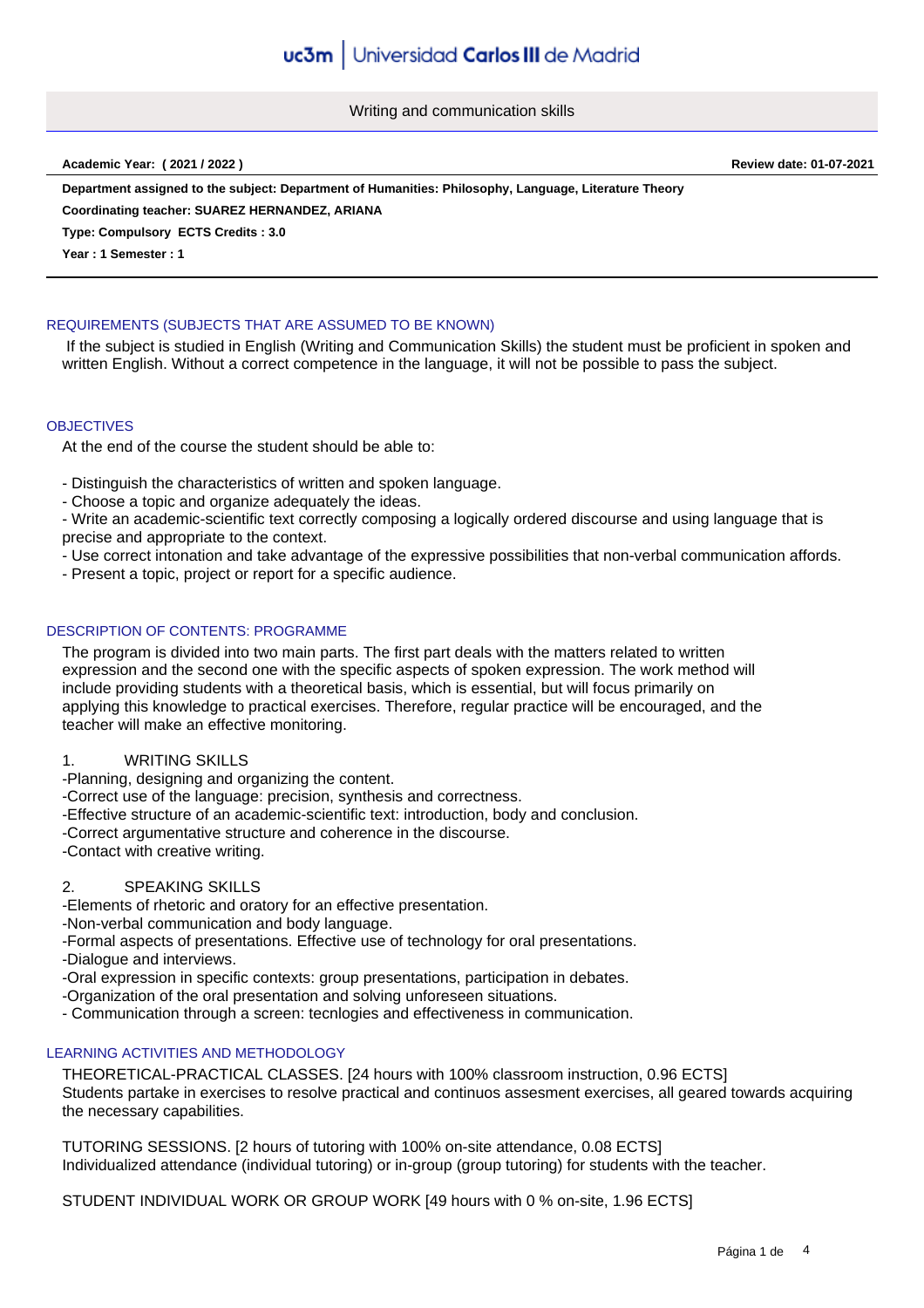The subject will be divided into two parts: a master one, more focused on the presentation and explanation of the content, and a practical one, more focused on the practical application of acquired notions.

# Learning activities

1. Techniques for generating, prioritizing and organizing ideas.

2. Rules for construction of correct text, with an appropriate and precise vocabulary. Drafting an academic-scientific paper.

- 3. Exercises with pronunciation, intonation and other aspects related to oratory and non-verbal communication.
- 4. Individual and group presentations.
- 5. Interviews and improvisation from a given situation.

## **Skills**

- 1. Choose a topic and organize ideas adequately.
- 2. Write logically ordered sentences with an appropriate length. Build vocabulary. Be familiar with standard language.
- 3. Ability to write coherent texts and to divide a text into paragraphs correctly.
- 4. Use correct intonation and take advantage of expressive possibilities to present a theme fluidly.
- 5. Acquire fluency in unplanned situations. Reach a certain degree of ease in public speaking.

#### Methodology

- 1. Brainstorming. Conceptual Mapping. Outlines.
- 2. Error correction exercises. Dictionary exercises.
- 3. Analysis and commentary of different types of texts
- 4. Pronunciation exercises. Exercises and activities with intonation.

5. Mock group or individual presentations, as well as simple role-playing. Constructive criticism from classmates and teacher correction.

#### **Tutorials**

The teacher will set a personalized virtual attention schedule.

## ASSESSMENT SYSTEM

TOTAL CONTINUOUS EVALUATION.

Due to the applied nature or special characteristics of the subject, the evaluation of papers, projects, presentations, exercises, internships and workshops throughout the course represents 100% of the final grade, thus evaluation is not possible with a final exam.

Writing and Communication Skills is an ongoing assessment subject; therefore, class attendance is essential. In order to pass the subject, students must attend at least 85% of scheduled classes, although attendance alone does not guarantee a passing grade. Ratings are distributed as follows:

- 1. Attendance, participation, delivery of exercises proposed in class: 50%
- 2. Written essay to be turned in (compulsory to pass the subject): 25%
- 3. Oral presentation: 25%

Any plagiarism in the exercises or essays, in addition to the possible administrative penalties, will mean the fail of the course, without any possibility of recovery in the current course.

## MAKING UP THE SUBJECT

There is only one opportunity per academic year to pass the subject. If the student has not passed the course according to the parameters explained above, the requirements for making up the subject, in the same academic period, are the following:

1. The student must have attended a minimum of 50% of the classes. Without this requirement, it won't be possible to make up the subject.

2. Completing an assignment based on the additional bibliography and/or an oral presentation,